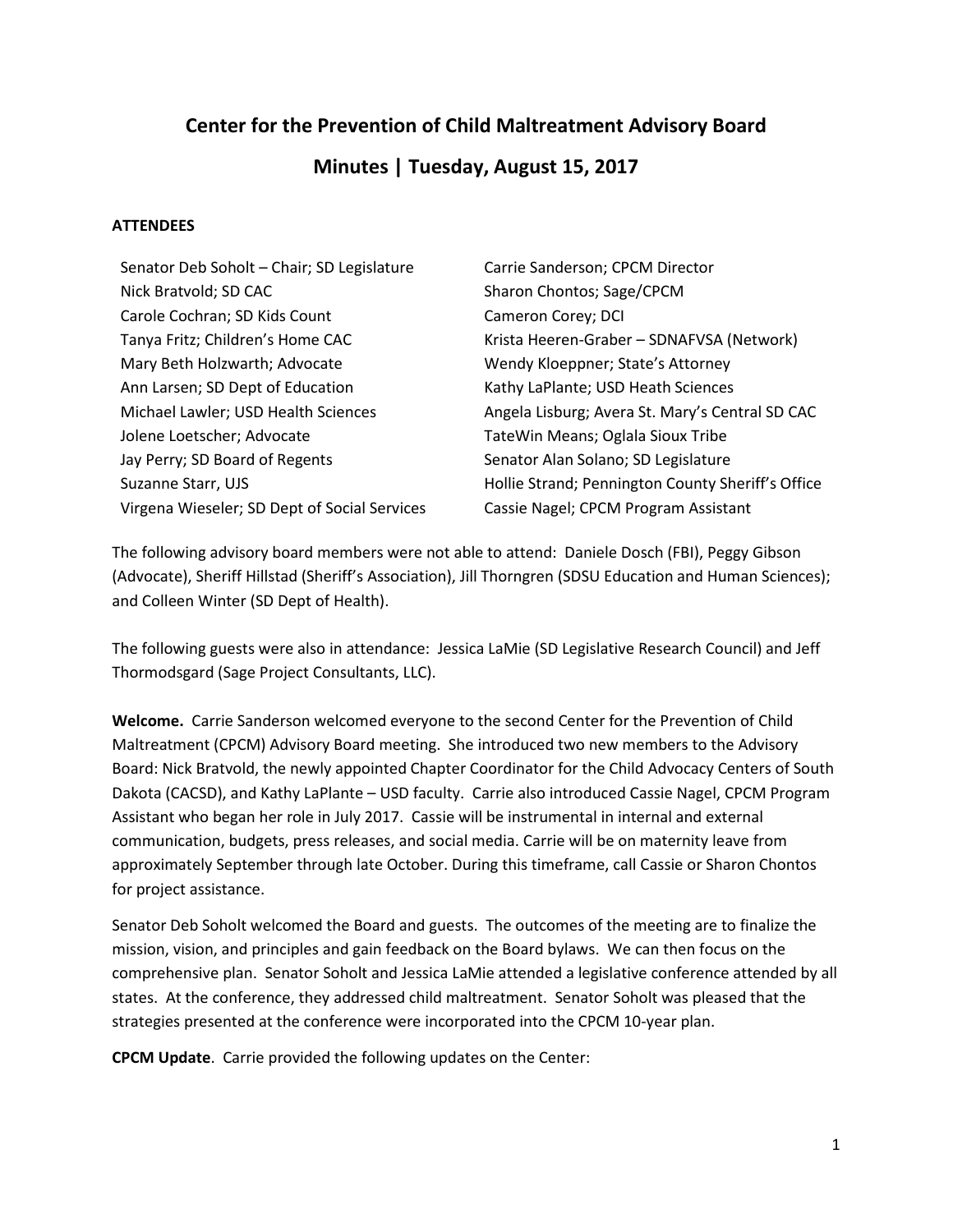*Budget.* The FY2017 budget was used for a) salaries and benefits for the executive director; b) setting up the CPCM offices; c) travel and conferences; d) contracted services primarily through Sage Project Consultants; e) website; and f) resource database through the Helpline Center. Due to the fact of that the Executive Director and Sage began after February 2017, the FY2017 budget was not exhausted. Funds were rolled over to FY2018 to extend the Sage contract. Sage's role has been redefined to grant and fund development as well as assistance with projects, as needed. Grants will be needed to increase CPCM's capacity.

*Fiscal Management.* CPCM is able to offer fiscal management through "agency accounts". For example, REACH (Watertown MDT) has raised funds through the community and did not have an account. CPCM is holding an account for them through which invoices are paid. Carrie added that if other strategic partners need this service, CPCM can provide to them.

Senator Soholt noted that all fiscal management must be transparent. The CPCM work plan identified strategic partners that will lead projects. CPCM will be used to leverage larger grant or contract funding. CPCM is a safety net and foundation moving forward.

*Calendar*. Carrie and Cassie will be creating a calendar with conferences and annual meetings where CPCM's staff or Board members should attend or be visible. Examples include the State's Attorney annual meeting and Sheriff's Association meeting. The website will have an events calendar page. CPCM will also have a presence at the Great Plains Tribal Health Board meeting at the end of August 2017.

*Website*. Carrie walked the Board through the newly developed CPCM website. The three pillars – Know, Respond, and Prevent – will be weaved throughout the website. The aim of the website design and content is a) to be provide education and information; and b) to be a credible and professional site. The initial target audiences are mandatory reporters and parents. The Board members and Carrie made the following suggestions to consider:

- Develop a list of steps that the child and family will go through from reporting to recovery.
- Add a "Donate Here" button.
- Highlight the CPS hotline number and 911 to report.
- Clarify CPCM is not a reporting mechanism.
- Ensure the website language is at an  $8<sup>th</sup>$  grade level.
- Offer translation; work with the USD Modern Language Department Chair.
- Populate list of agencies who offer behavioral health treatment and recovery for children and families.
- Add cybertipline.org link.

Down the road, we can add tabs that are specific to target audiences such as child, parent, mandatory reporter, or professionals (law enforcement, behavioral health, medical).

*Advocacy Role*. The CPCM Advisory Board agreed the CPCM should be in a position to advocate for policies that protect children. Carrie will work with USD and the Board of Regents on clear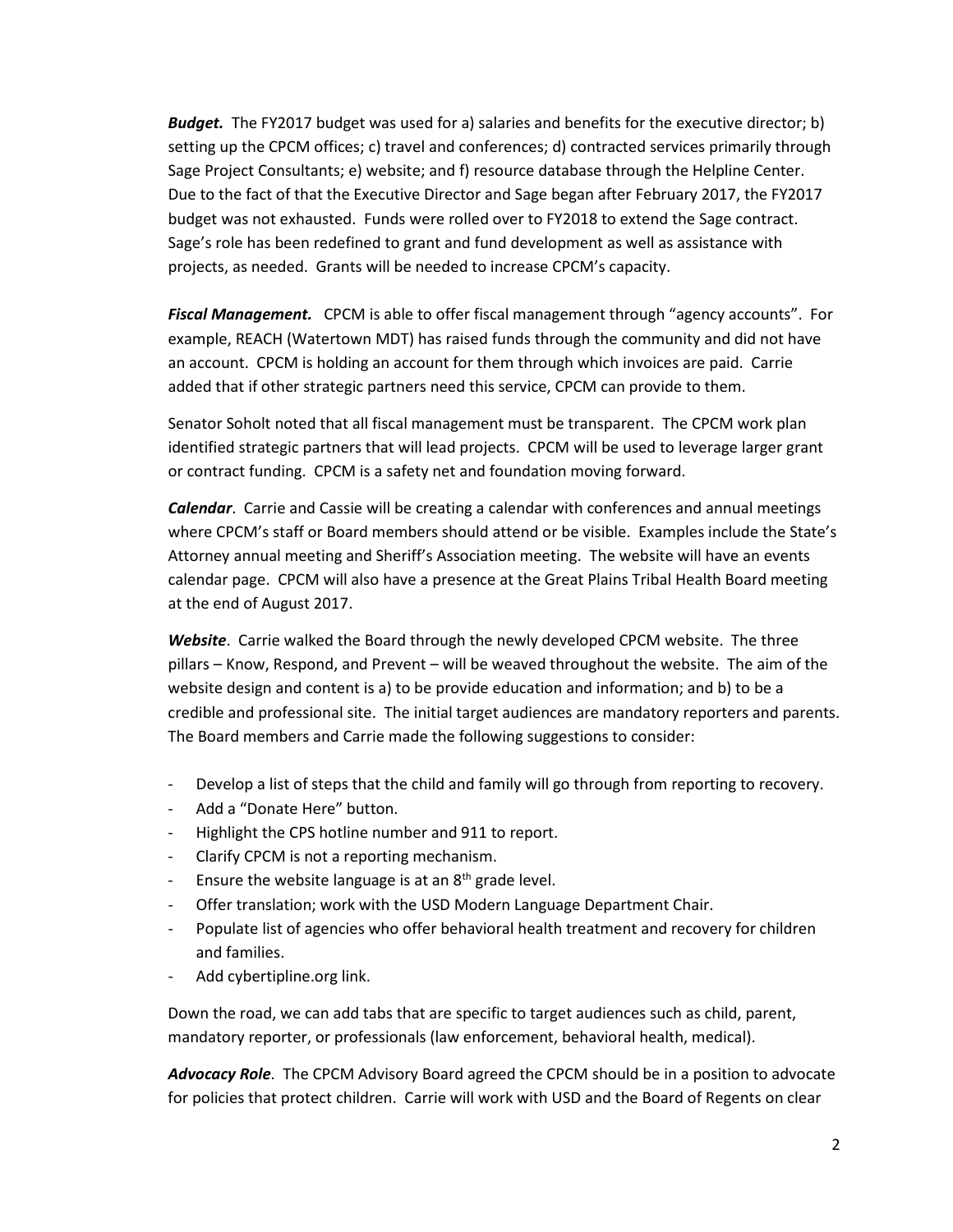ground rules for CPCM and its Advisory Board members, specifically regarding CPCM's role during legislative session.

### **CPCM Vision and Mission**. The Advisory Board agreed on the following vision and mission statements:

**Vision**: *To end child maltreatment in South Dakota, beginning with child sexual abuse.*

**Mission:** *The Center for the Prevention of Child Maltreatment's mission is to foster child and family wellbeing through knowledge, response, and prevention.*

### **Principles:**

- **IMPROVE the health and well-being of South Dakota children and families.**
- **Promote resiliency in children, families, and communities.**
- **Promote awareness and understanding of poly-victimization.**
- **Promote healing and safe, stable, and nurturing relationships and environments.**
- Give a voice to children, making it safe for kids to disclose abuse promptly when it occurs.
- Assist South Dakota communities in creating an environment that promotes prevention and healing through trauma-informed strategies.
- **Address historical trauma.**
- **Promote and implement evidence-based, promising practice, and best practice solutions.**
- Commit to address child maltreatment and work towards a common goal.
- **Address emerging issues in child maltreatment.**
- **Coordinate the work plan and remove barriers to completing objectives through the USD** Center for the Prevention of Child Maltreatment.
- **Collaborate efforts between agencies across the state.**
- Collaborate with tribal leaders in the planning, execution and evaluation will be integral to the plan's success.
- **E** Ensure the diversity of our state is reflected through culturally inclusive materials and activities.
- Include stakeholders from across the state on the Advisory Board and project partners to ensure collaboration, continuity and a sense of urgency.

**Board Ground Rules***.* The ground rules in which the Board members will work with each other and the Center's director and staff will be as follows:

- **Include the Center Director regarding communication about objectives in the work plan.**
- Be timely and honest in communication. Know and communicate limits to set realistic expectations.
- **Collaborate with the partners at the table, particularly in the pursuit of sponsored funding.** Disclose conflicts as they arise, and work through them for the good of the mission of the Center.
- **Work in concert with identified leads.**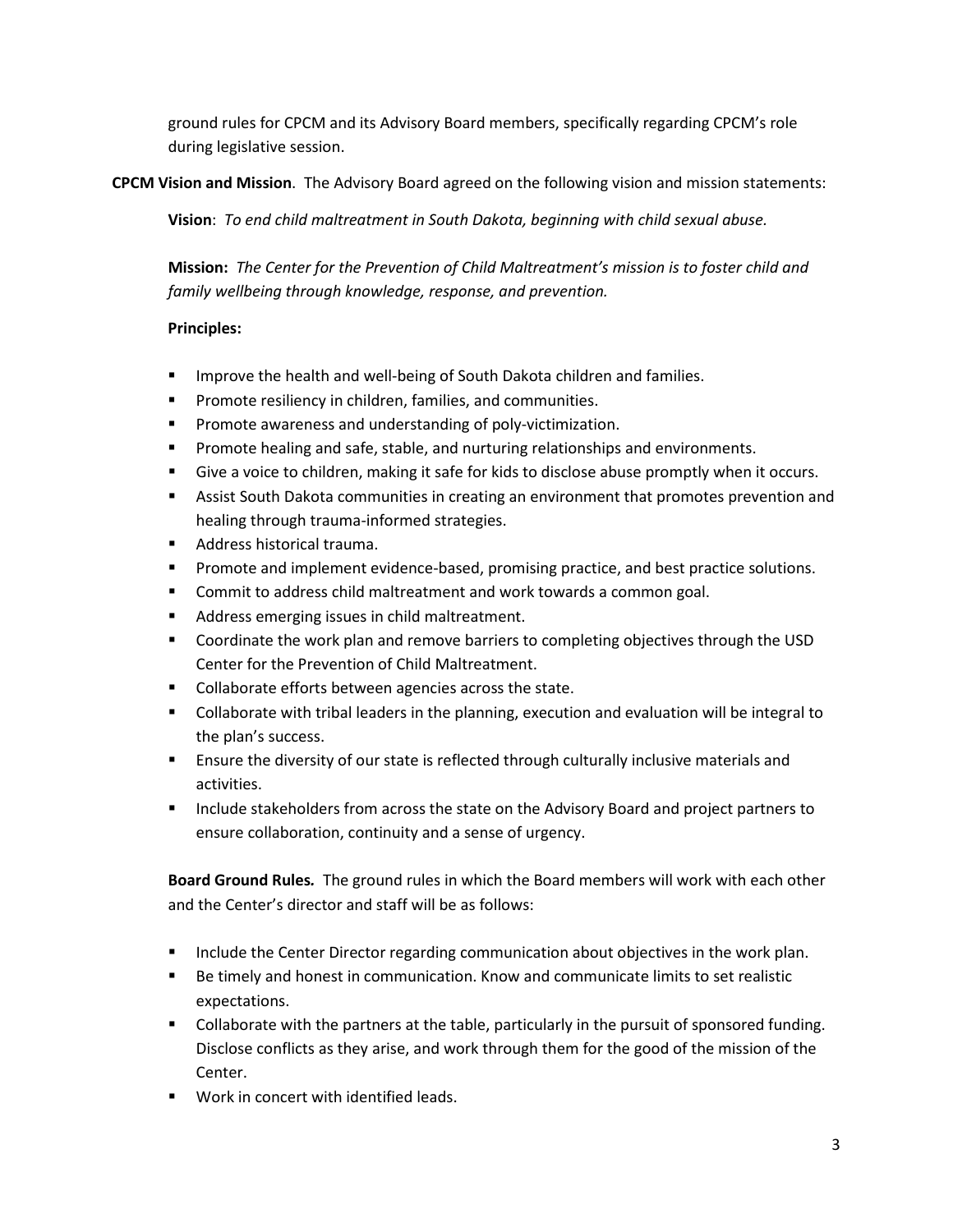- **F** Foster the health of all organizations that are involved.
- **Supplement and support in the spirit of collaboration.**
- **Work with integrity and transparency.**
- Be responsive to what works and what doesn't work in implementation.
- **EXEC** Leverage trauma- and poverty-informed practices.
- Focus on policy and process.
- Include voices from Indian country make a concerted effort to invite and meaningfully engage.

**CPCM Bylaws.** The Advisory Board reviewed and provided edits to each section of the bylaws. Refer to the attached bylaw draft. The Board will conduct a final review at the November meeting.

**Grant Update.** Funding opportunity requests to date have been in Goals A and D.

Vision 21: Linking Systems of Care application to OVC (Office for Victims of Crime) is pending. If awarded, will provide \$500,000 of support over an 18-month period for extensive planning and requirements gathering for a statewide integrated database solution, aligned with Goal A's vision. We anticipate announcement of awards any day. Two grants will be given, joining two existing Vision 21 Linking Systems of Care grantees in the U.S.

Raliance Letter of Intent was submitted mid-July 2017. If invited to submit a full application (for an award that would begin April 2018) the focus will be on expanding the MDT concept in northwestern SD, and enhancing existing efforts of the Watertown-based MDT. The grant will be approximately \$50,000 if awarded. Invitations to submit a full application are expected in October of this year.

Ongoing efforts towards funding are focused on three avenues: Bush Foundation, South Dakota Community Foundation, and United Way. Carrie and Sharon have held introductory meetings with all three funders and were met with positive and encouraging feedback. The projects of most interest to these funders are within Goal D. Rachel and John from Sage are working with CPCM to craft narrative and supporting budget for a number of areas within Goal D, most recently further development of the mobile outreach/mock house concepts presented within that framework. A working meeting is slated for this week Thursday to sharpen the framework for a Bush Foundation request, with intent to request \$200,000 through their Community Innovation Grant program.

**Work Plan Review**. The Board members provided a review of the objectives under each goal.

#### *Goal A: Statistics and Benchmarking*

Carole Cochran reported the Vision 21 grant is still pending.

The Annie Casey Foundation denied a grant application for a tribal meeting. We will take insights from the foundation and will highlight outcomes in the next grant request. We are continuing conversation with the Annie Casey Foundation. We are working with JDI to convene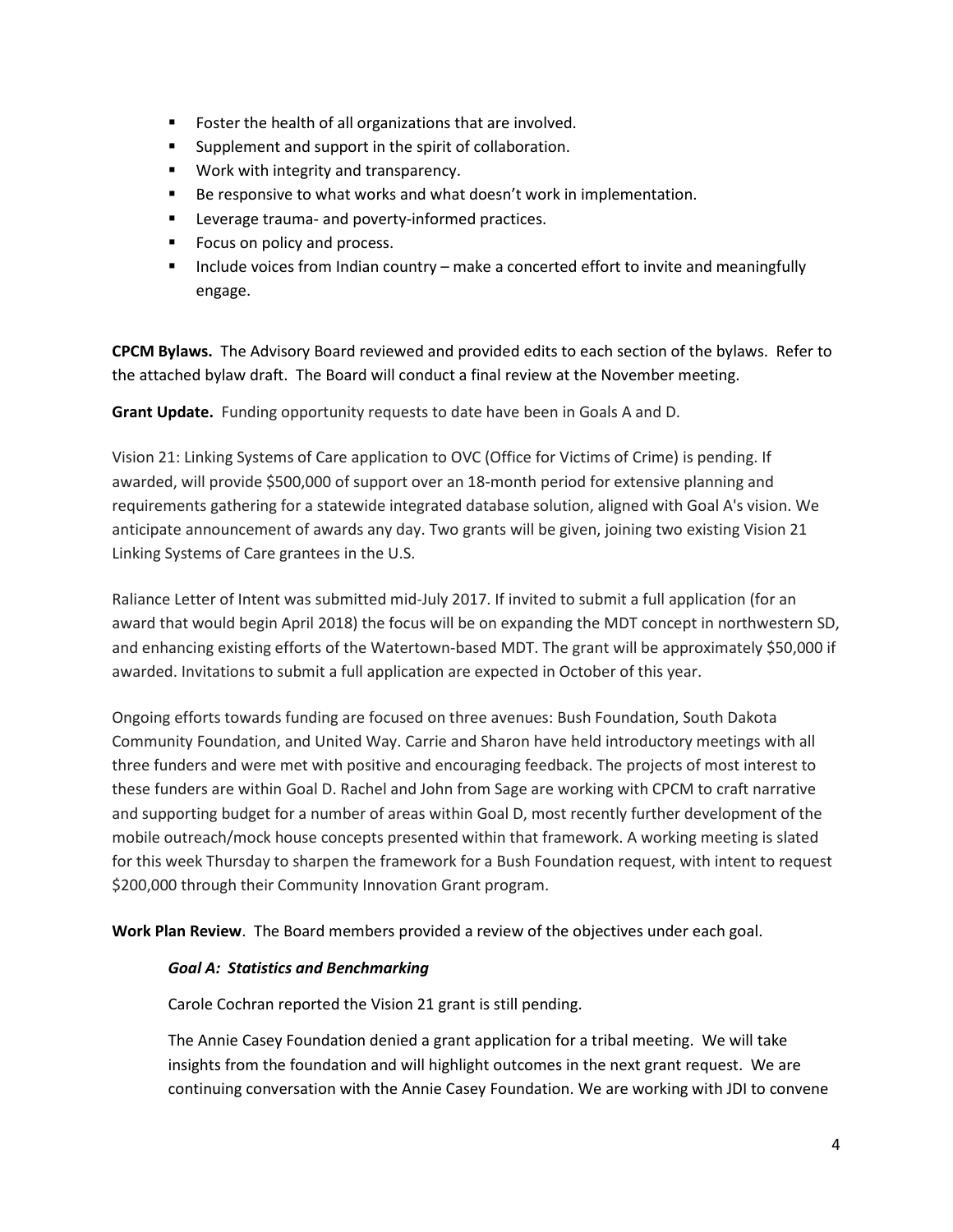a tribal advisory group. We are also considering a project, actionable intelligence for social agency, to propose to the MacArthur Foundation.

### *Goal B: Private, Public and Tribal Health Priority*

Dr. Nancy Free provided an update on the pediatric sexual abuse kits. She is working with the manufacturer to provide final edits on instructions. There will be a card on the front of the kit that will have a 1-800 number. The phone will be forwarded to a medical expert that can walk them through the forensic process, as needed. We are still determining who should receive the kits. For example, should targeted law enforcement agencies receive a pediatric kit or should they use the adult kit for swabs? The state lab will process the kits as they do with the adult kits. Dr. Free and team will investigate training based out of Marshall, MN on pediatric kits to see if we can use as well.

Dr. Free noted Child's Voice has seen a significant increase in pre-pubescent children that presents acute sexual abuse symptoms.

### *GOAL C: Mandatory Reporters*

Amanda Nelson, a graduate student at USD, facilitated a medical professional survey regarding mandatory reporting. This work was overseen by Professor Chelsea Wessner. The results yielded a low response rate: Amanda sent the survey out to 1,000+ medical professionals and only 39 responded – 3.5%. CPCM will evaluate the process to determine how we can enhance responses in the future. Regardless, the preliminary results provided insight for how we can move forward. The following were some highlights:

- 76% of respondents have received training on child abuse but only 65% percent of respondents felt the training adequately addressed child abuse reporting.
- 45% of respondents did not feel that their professional development training continues to help them deal with cases of child abuse. Requested education included continuing CEs for diagnostics, information on the legal process, and a refresher on the mandatory reporting process.
- **Barriers for reporting were: "I didn't have enough information"; and "what if I were** wrong?"

Ms. Nelson will be invited to present her work at the ribbon cutting in the spring.

The Board discussed partnering with summer research programs on work that supports the work plan. For example, Sanford Research's Summer Undergraduate Research Experience (SURE) program led by Dr. Danyelle Kenyon.

### *GOAL D: Criminal Justice and Child Protection Service Response*

Cam Corey and Nick Bratvold reported on the Watertown area MDT, REACH. Through CAC-SD Chapter, REACH received VOCA funding (\$68,000) to launch the program. The original goal was to begin July 27, 2017; however, due to delay in funding the first day will be August 22, 2017.